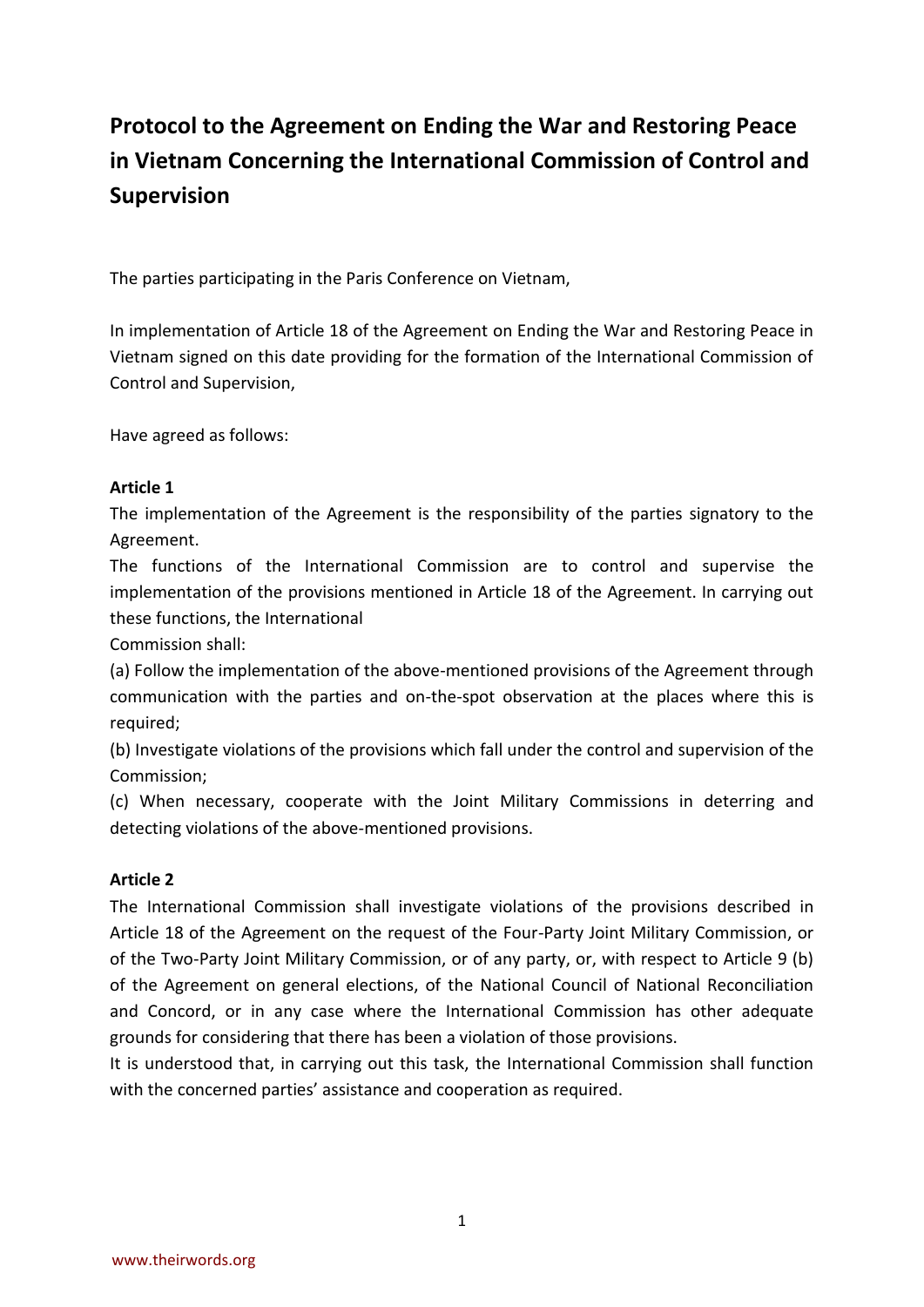## **Article 3**

(a) When the International Commission finds that there is a serious violation in the implementation of the Agreement or a threat to peace against which the Commission can find no appropriate measure, the Commission shall report this to the four parties to the Agreement so that they can hold consultations to find a solution.

(b) In accordance with Article 18 (f) of the Agreement, the International Commission's reports shall be made with the unanimous agreement of the representatives of all the four members. In case no unanimity is reached, the Commission shall forward the different views to the four parties in accordance with Article 18 (b) of the Agreement, or to the two South Vietnamese parties in accordance with Article 18 (c) of the Agreement, but these shall not be considered as reports of the Commission.

## **Article 4**

(a) The headquarters of the International Commission shall be at Saigon.

(b) There shall be seven regional teams located in the regions shown on the annexed map and based at the following places:

| Regions | Places     |
|---------|------------|
|         | Hue        |
| Ш       | Danang     |
| Ш       | Pleiku     |
| IV      | Phan Thiet |
| v       | Bien Hoa   |
| VI      | My Tho     |
| vı      | Can Tho    |
|         |            |

The International Commission shall designate three teams for the region of Saigon-Gia Dinh.

(c) There shall be twenty-six teams operating in the areas shown on the annexed map and based at the following places in South Vietnam:

*Region I*  Quang Tri Phu Bai

*Region II*  Hoi An Tam Ky Chu Lai

*Region III*  Kontum Hau Bon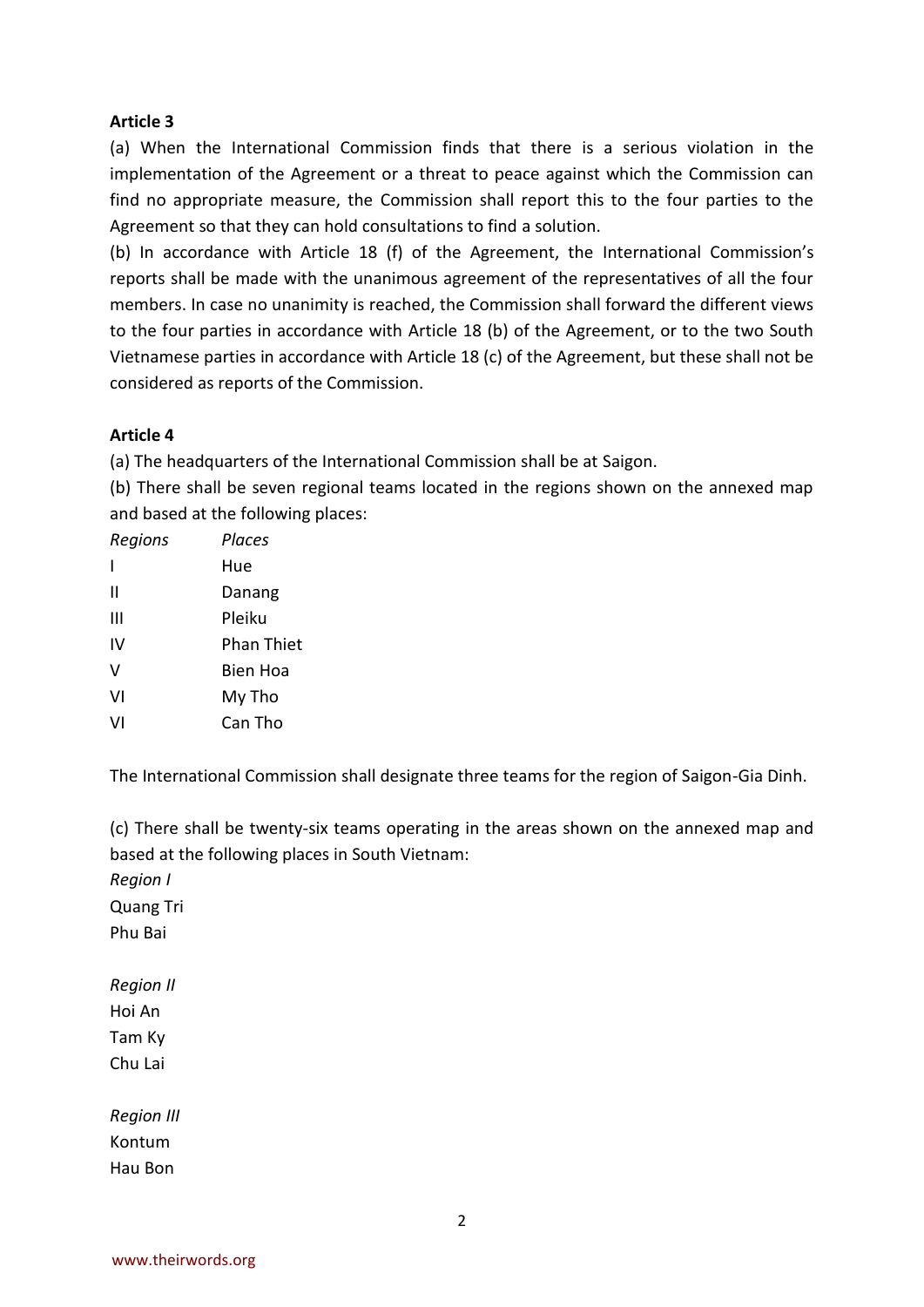Phu Cat Tuy An Ninh Hoa Ban Me Thuot *Region IV*  Da Lat Bao Loc Phan Rang *Region V*  An Loc Xuan Loc Ben Cat Cu Chi Tan An Region VI Moc Hoa Giong Trom *Region VII*  Tri Ton Vinh Long Vi Thanh Khanh Hung Quan Long

(d) There shall be twelve teams located as shown on the annexed map and based at the following places: Gio Linh (to cover the area south of the Provisional Military Demarcation Line) Lao Bao Ben Het Due Co Chu Lai Qui Nhon Nha Trang Vung Tau Xa Mat Bien Hoa Airfield Hong Ngu Can Tho

www.theirwords.org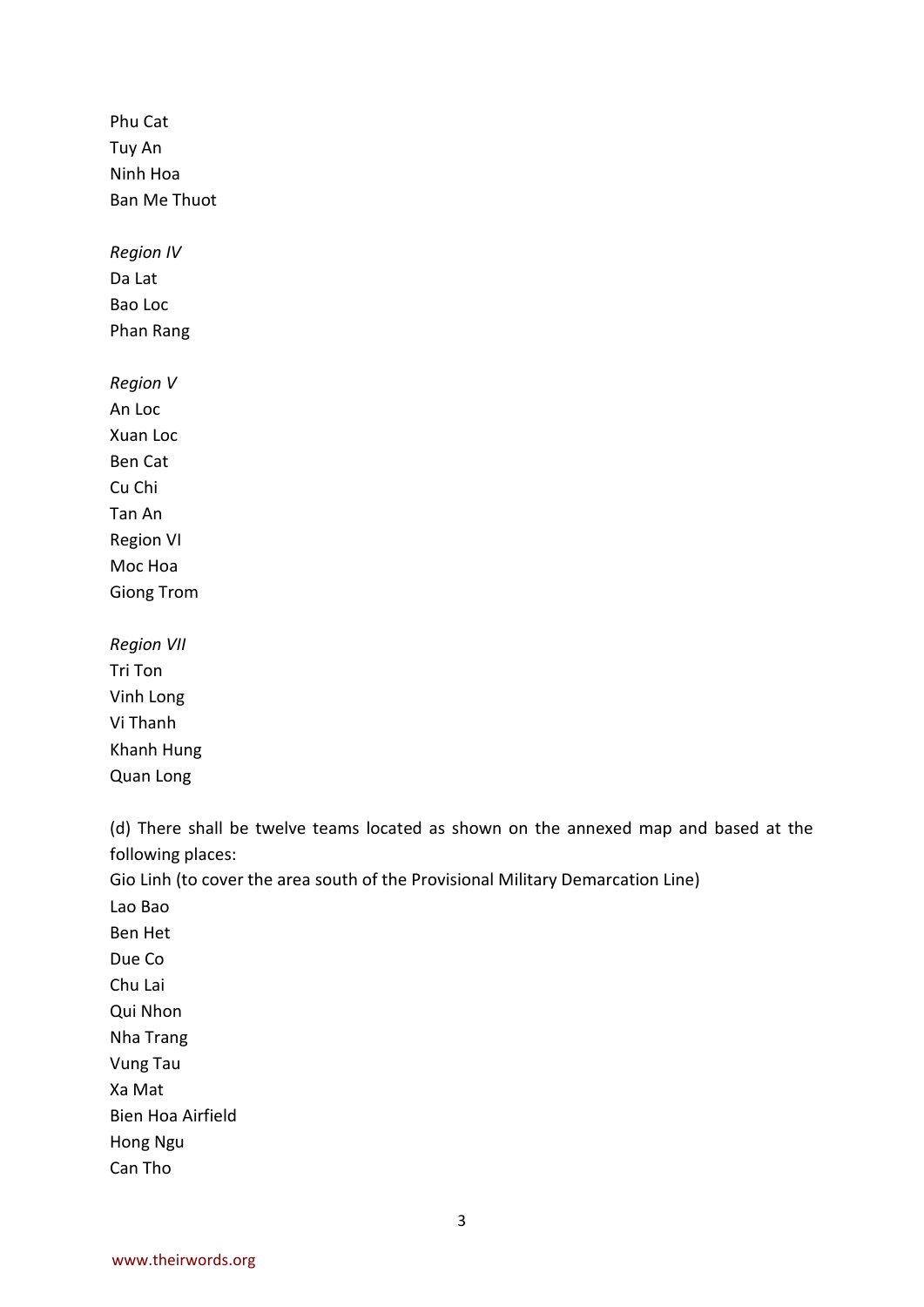(e) There shall be seven teams, six of which shall be available for assignment to the points of entry which are not listed in paragraph (d) above and which the two South Vietnamese parties choose as points for legitimate entry to South Vietnam for replacement of armaments, munitions, and war material permitted by Article 7 of the Agreement. Any team or teams not needed for the above- mentioned assignment shall be available for other tasks, in keeping with the Commission's responsibility for control and supervision.

(f) There shall be seven teams to control and supervise the return of captured and detained personnel of the parties.

#### **Article 5**

(a) To carry out its tasks concerning the return of the captured military personnel and foreign civilians of the parties as stipulated by Article 8 (a) of the Agreement, the International Commission shall, during the time of such return, send one control and supervision team to each place in Vietnam where the captured persons are being returned, and to the last detention places from which these persons will be taken to the places of return.

(b) To carry out its tasks concerning the return of the Vietnamese civilian personnel captured and detained in South Vietnam mentioned in Article 8 (c) of the Agreement, the International Commission shall, during the time of such return, send one control and supervision team to each place in South Vietnam where the abovementioned captured and detained persons are being returned, and to the last detention places from which these persons shall be taken to the places of return.

#### **Article 6**

To carry out its tasks regarding Article 9 (b) of the Agreement on the free and democratic general elections in South Vietnam, the International Commission shall organize additional teams, when necessary. The International Commission shall discuss this question in advance with the National Council of National Reconciliation and Concord. If additional teams are necessary for this purpose, they shall be formed thirty days before the general elections.

#### **Article 7**

The International Commission shall continually keep under review its size, and shall reduce the number of its teams, its representatives or other personnel, or both, when those teams, representatives or personnel have accomplished the tasks assigned to them and are not required for other tasks. At the same time, the expenditures of the International Commission shall be reduced correspondingly.

#### **Article 8**

Each member of the International Commission shall make available at all times the following numbers of qualified personnel:

(a) One senior representative and twenty-six others for the headquarters staff.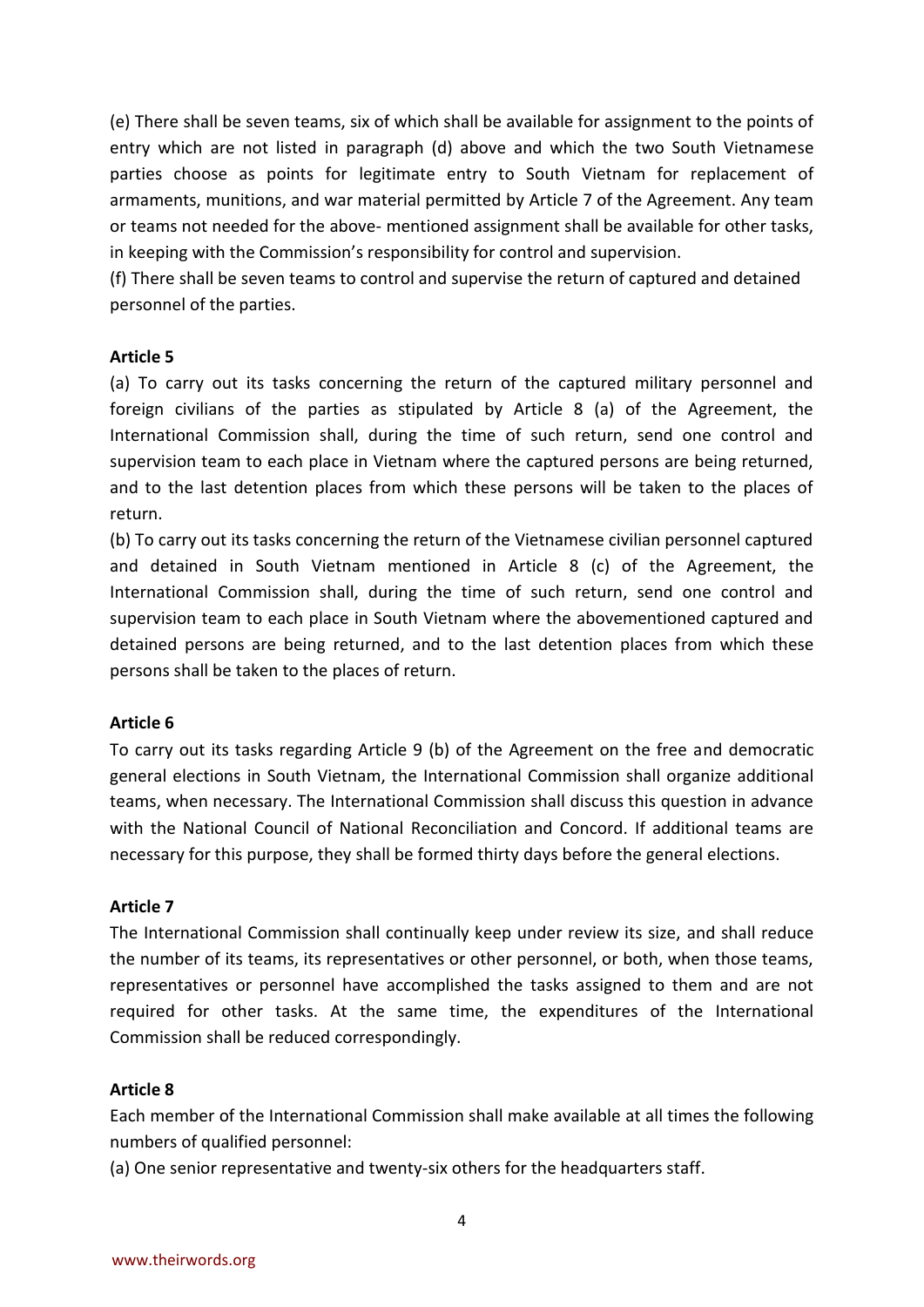(b) Five for each of the seven regional teams.

(c) Two for each of the other international control teams, except for the teams at Gio Linh and Vung Tau, each of which shall have three.

(d) One hundred sixteen for the purpose of providing support to the Commission Headquarters and its teams.

## **Article 9**

(a) The International Commission, and each of its teams, shall act as a single body comprising representatives of all four members.

(b) Each member has the responsibility to ensure the presence of its representatives at all levels of the International Commission. In case a representative is absent, the member concerned shall immediately designate a replacement.

# **Article 10**

(a) The parties shall afford full cooperation, assistance, and protection to the International Commission.

(b) The parties shall at all times maintain regular and continuous liaison with the International Commission.

During the existence of the Four-Party Joint Military Commission, the delegations of the parties to that Commission shall also perform liaison functions with the International Commission. After the Four-Party Joint Military Commission has ended its activities, such liaison shall be maintained through the Two-Party Joint Military Commission, liaison missions, or other adequate means.

(c) The International Commission and the Joint Military Commissions shall closely cooperate with and assist each other in carrying out their respective functions.

(d) Wherever a team is stationed or operating, the concerned party shall designate a liaison officer to the team to cooperate with and assist it in carrying out without hindrance its task of control and supervision.

When a team is carrying out an investigation, a liaison officer from each concerned party shall have the opportunity to accompany it, provided the investigation is not thereby delayed.

(e) Each party shall give the International Commission reasonable advance notice of all proposed actions concerning those provisions of the Agreement that are to be controlled and supervised by the International Commission.

(f) The International Commission, including its teams, is allowed such movement for observation as is reasonably required for the proper exercise of its functions as stipulated in the Agreement. In carrying out these functions, the International Commission, including its teams, shall enjoy all necessary assistance and cooperation from the parties concerned.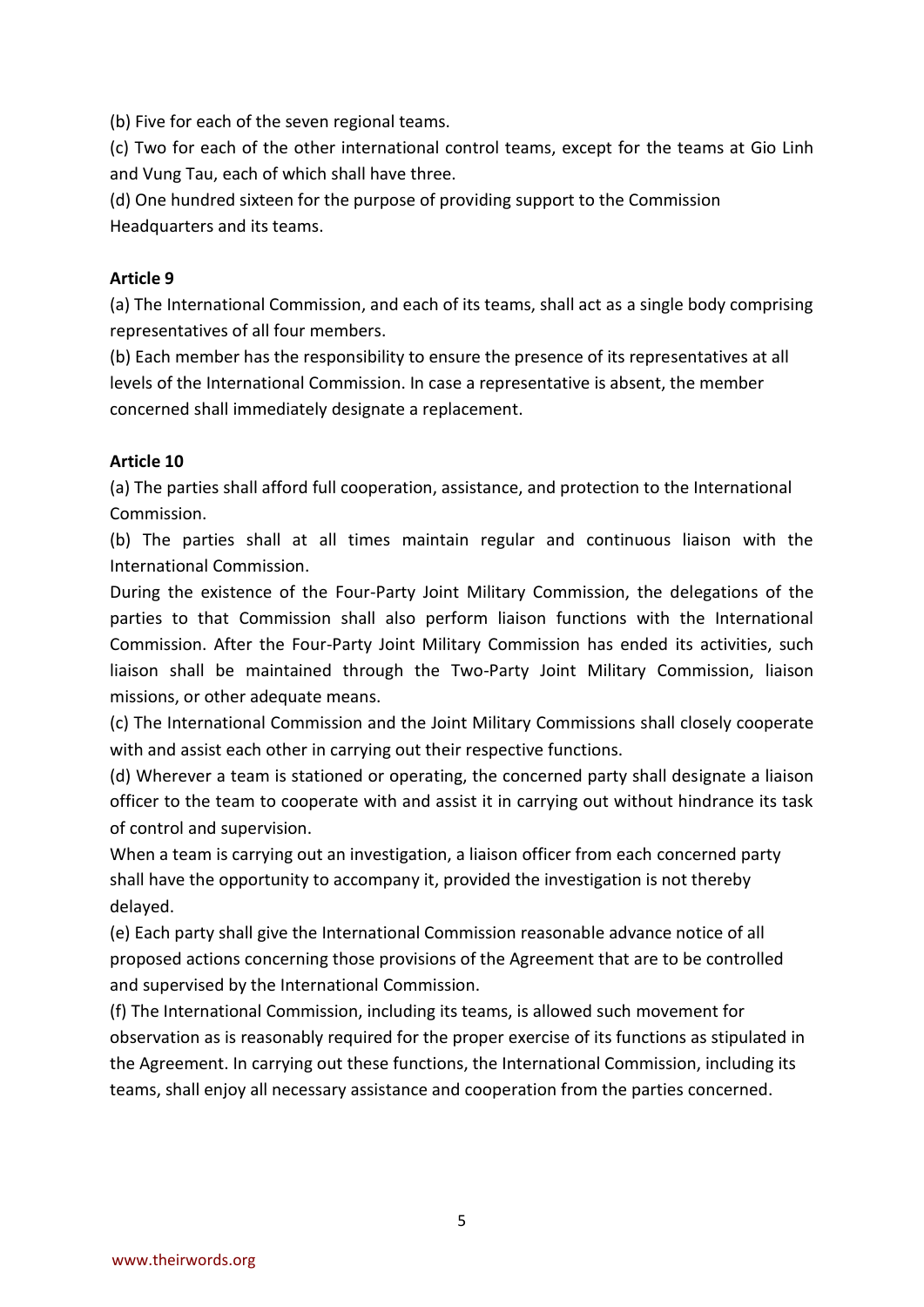## **Article 11**

In supervising the holding of the free and democratic general elections described in Articles 9 (b) and 12 (b) of the Agreement in accordance with modalities to be agreed upon between the National Council of National Reconciliation and Concord and the International Commission, the latter shall receive full cooperation and assistance from the National Council.

## **Article 12**

The International Commission and its personnel who have the nationality of a member state shall, while carrying out their tasks, enjoy privileges and immunities equivalent to those accorded diplomatic missions and diplomatic agents.

## **Article 13**

The International Commission may use the means of communication and transport necessary to perform its functions. Each South Vietnamese party shall make available for rent to the International Commission appropriate office and accommodation facilities and shall assist it in obtaining such facilities. The International Commission may receive from the parties, on mutually agreeable terms, the necessary means of communication and transport and may purchase from any source necessary equipment and services not obtained from the parties. The International Commission shall possess these means.

#### **Article 14**

The expenses for the activities of the International Commission shall be borne by the parties and the members of the International Commission in accordance with the provisions of this Article:

(a) Each member country of the International Commission shall pay the salaries and allowances of its personnel.

(b) All other expenses incurred by the International Commission shall be met from a fund to which each of the four parties shall contribute twenty-three percent (23 %) and to which each member of the International Commission shall contribute two percent (2 %).

(c) Within thirty days of the date of entry into force of this Protocol, each of the four parties shall provide the International Commission with an initial sum equivalent to four million, five hundred thousand (4,500,000) French francs in convertible currency, which sum shall be credited against the amounts due from that party under the first budget.

(d) The International Commission shall prepare its own budgets. After the International Commission approves a budget, it shall transmit it to all parties signatory to the Agreement for their approval. Only after the budgets have been approved by the four parties to the Agreement shall they be obliged to make their contributions. However, in case the parties to the Agreement do not agree on a new budget, the International Commission shall temporarily base its expenditures on the previous budget, except for the extraordinary, one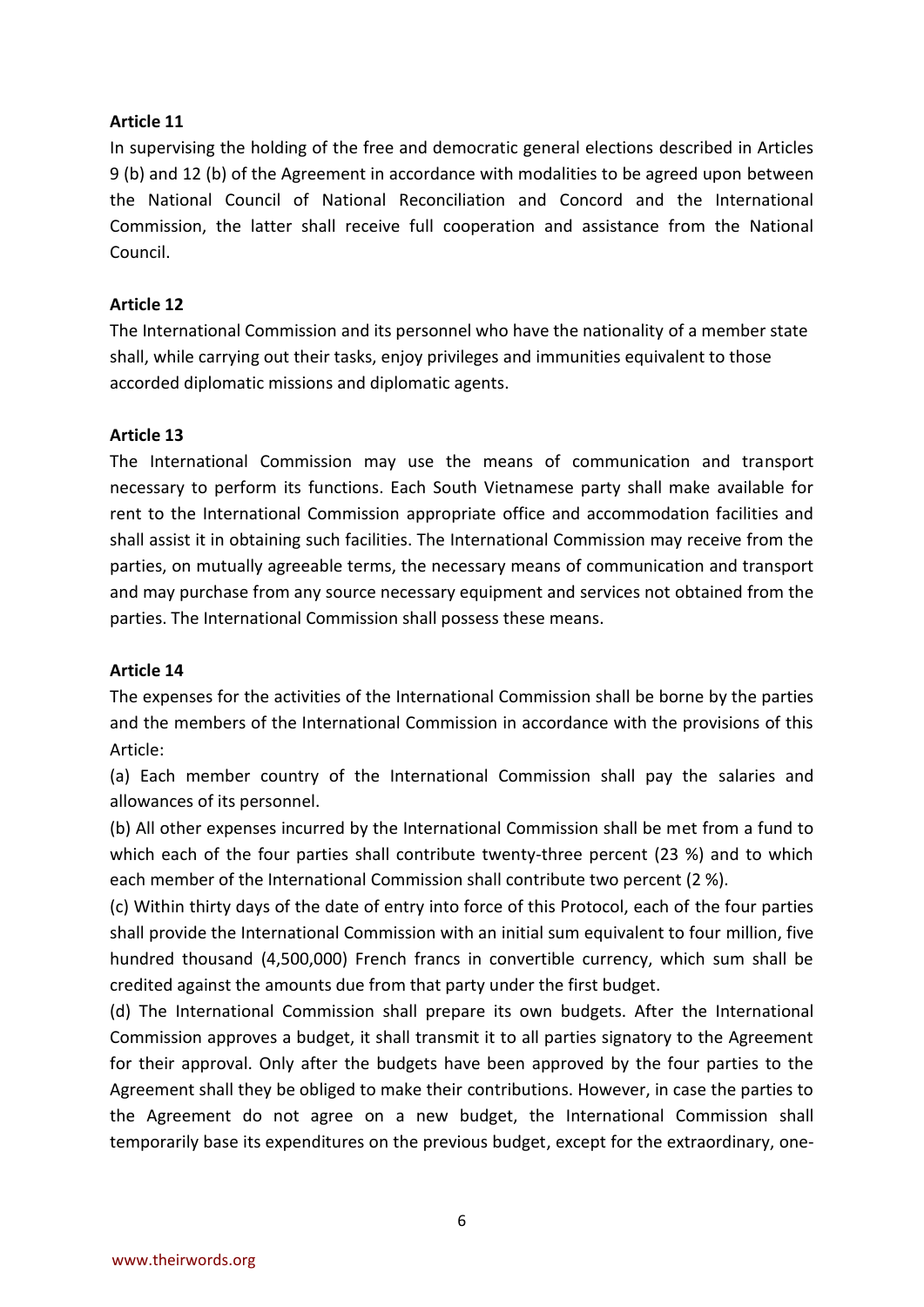time expenditures for installation or for the acquisition of equipment, and the parties shall continue to make their contributions on that basis until a new budget is approved.

# **Article 15**

(a) The headquarters shall be operational and in place within twenty-four hours after the cease-fire.

(b) The regional teams shall be operational and in place, and three teams for supervision and control of the return of the captured and detained personnel shall be operational and ready for dispatch within forty-eight hours after the cease-fire.

(c) Other teams shall be operational and in place within fifteen to thirty days after the ceasefire.

# **Article 16**

Meetings shall be convened at the call of the Chairman. The International Commission shall adopt other working procedures appropriate for the effective discharge of its functions and consistent with respect for the sovereignty of South Vietnam.

# **Article 17**

The Members of the International Commission may accept the obligations of this Protocol by sending notes of acceptance to the four parties signatory to the Agreement. Should a member of the International Commission decide to withdraw from the International Commission, it may do so by giving three months notice by means of notes to the four parties to the Agreement, in which case those four parties shall consult among themselves for the purpose of agreeing upon a replacement member.

# **Article 18**

This Protocol shall enter into force upon signature by plenipotentiary representatives of all the parties participating in the Paris Conference on Vietnam. It shall be strictly implemented by all the parties concerned.

DONE in Paris this twenty-seventh day of January, One Thousand Nine Hundred and Seventy-Three, in Vietnamese and English. The Vietnamese and English texts are official and equally authentic.

*[Separate Numbered Page]* 

For the Government of the United States of America William P. Rogers *Secretary of State*